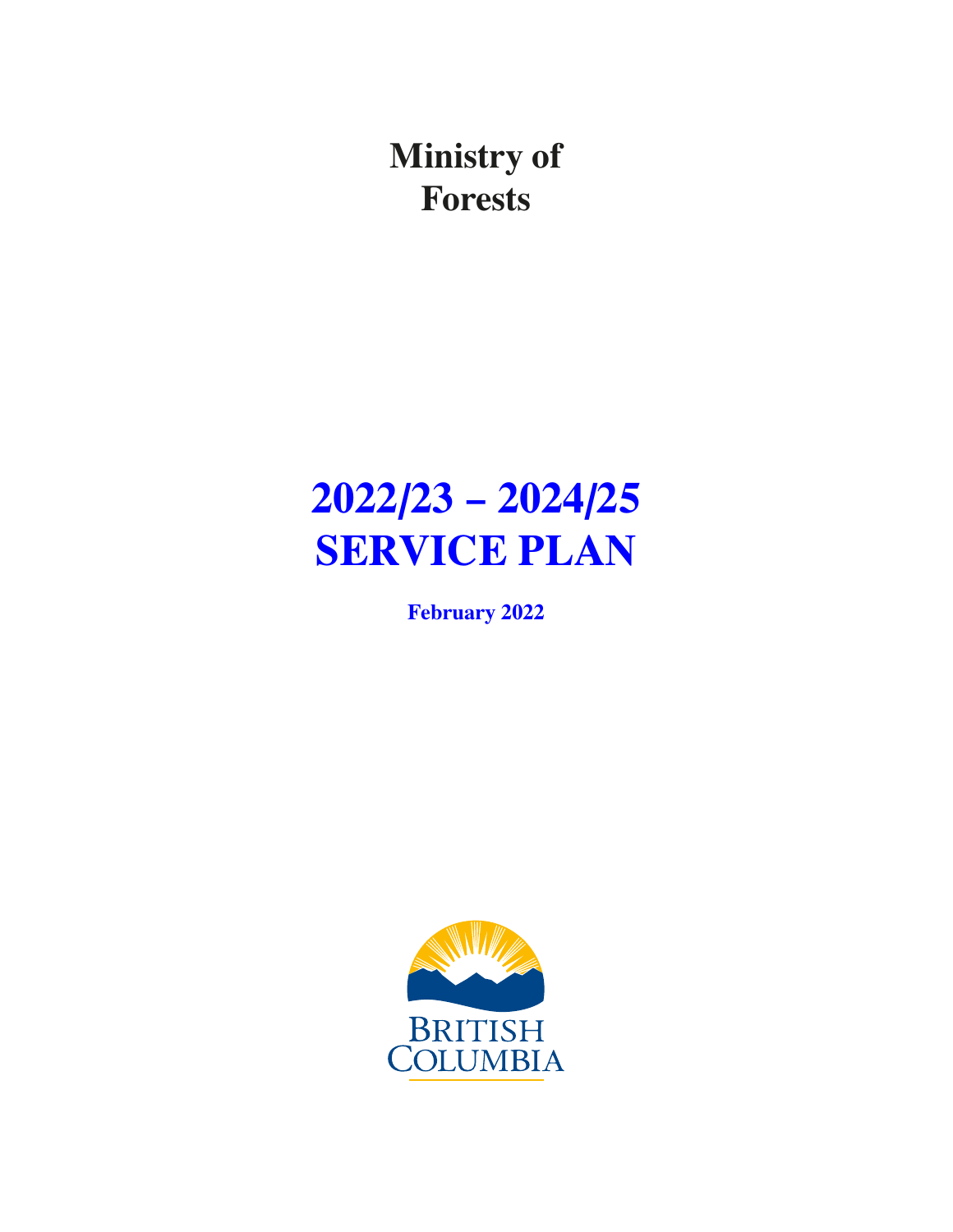For more information on the British Columbia Ministry of Forests contact:

PO BOX 9352 STN PROV GOVT VICTORIA, BC V8W 9M1 250-387-1772 Or visit our website at <http://www.gov.bc.ca/for/>

Published by the Ministry of Forests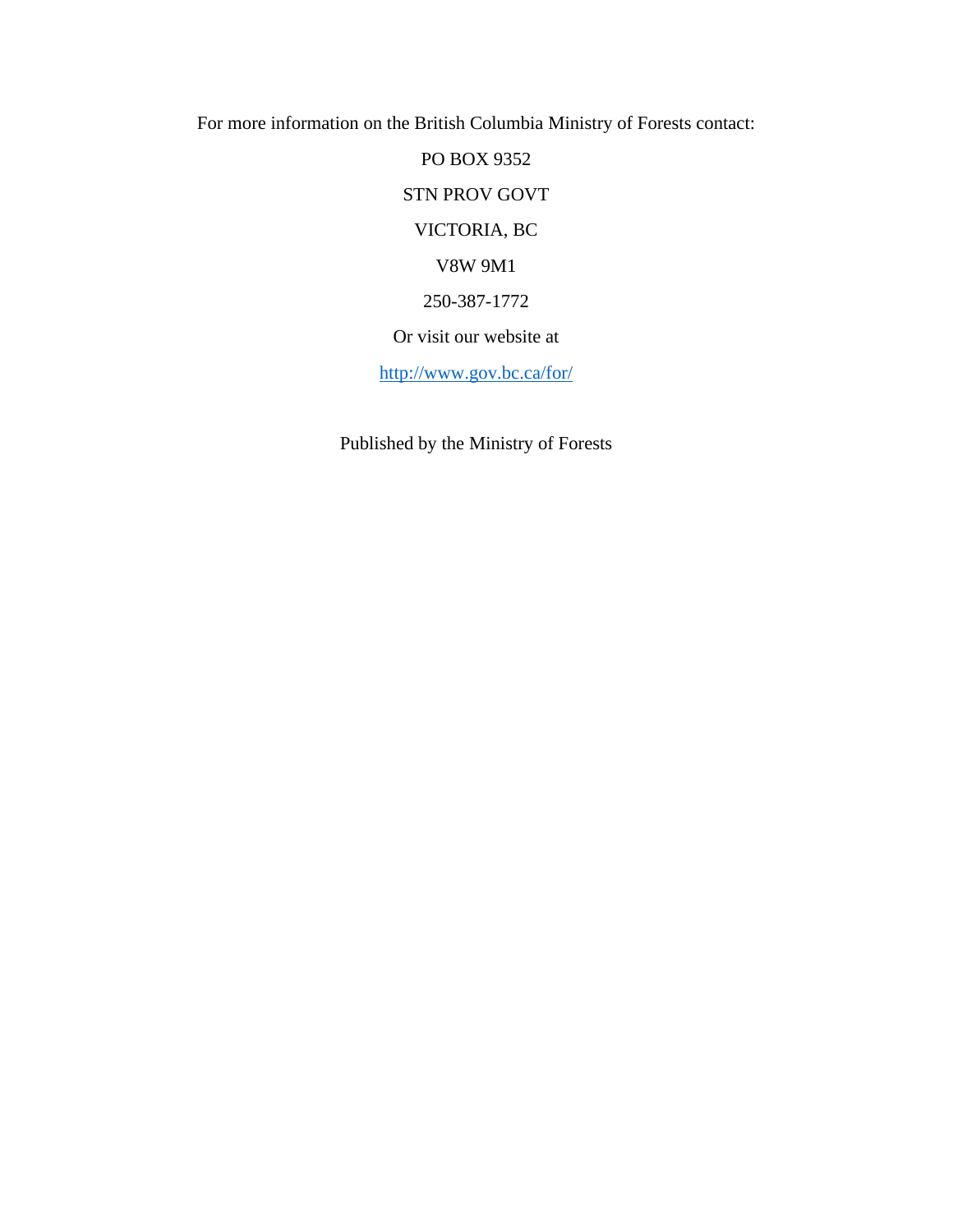### <span id="page-2-0"></span>**Minister's Accountability Statement**



The *Ministry of Forests 2022/23 – 2024/25 Service Plan* was prepared under my direction in accordance with the *Budget Transparency and Accountability Act*. I am accountable for the basis on which the plan has been prepared.

Some Conney

Honourable Katrine Conroy Minister of Forests February 22, 2022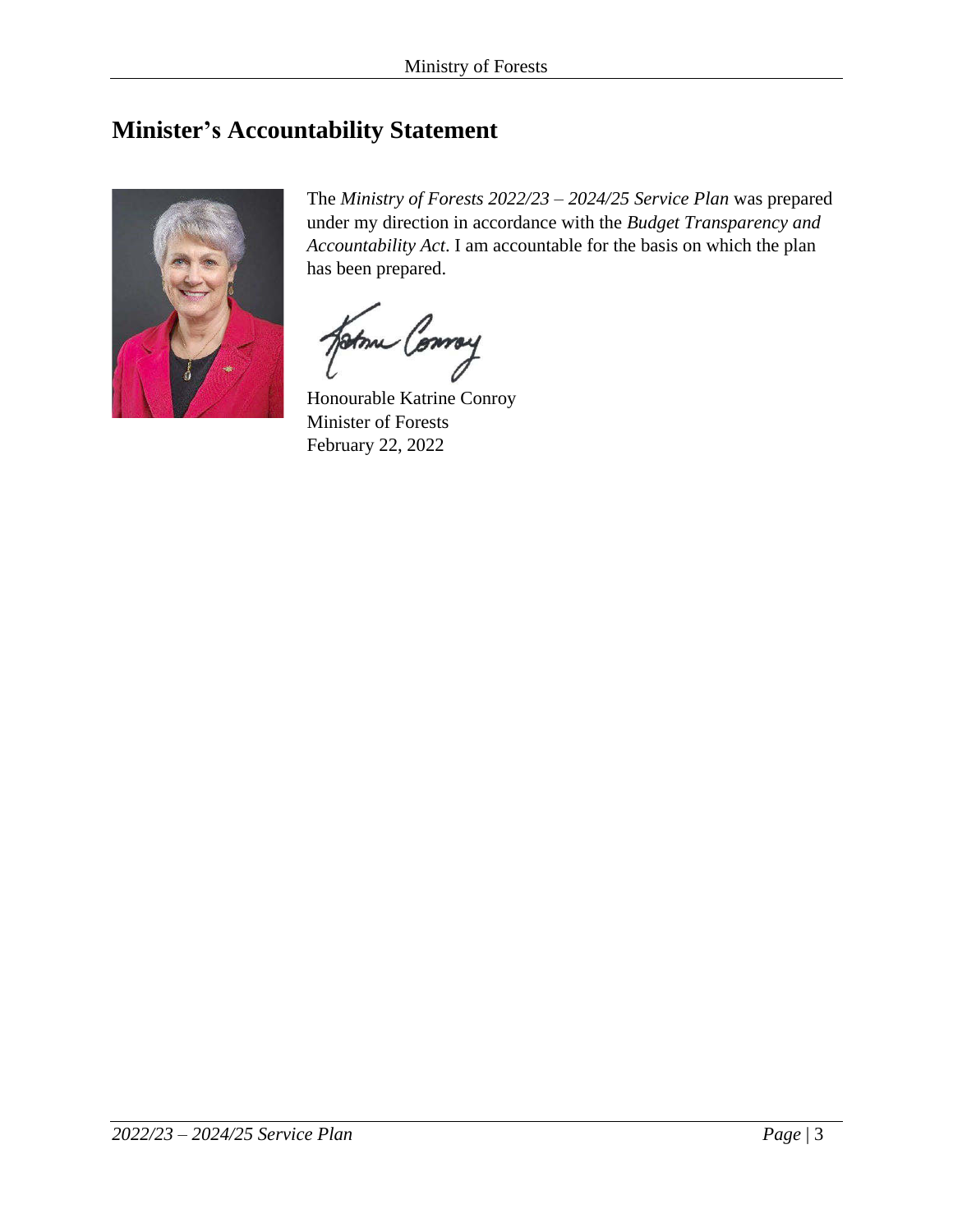# **Table of Contents**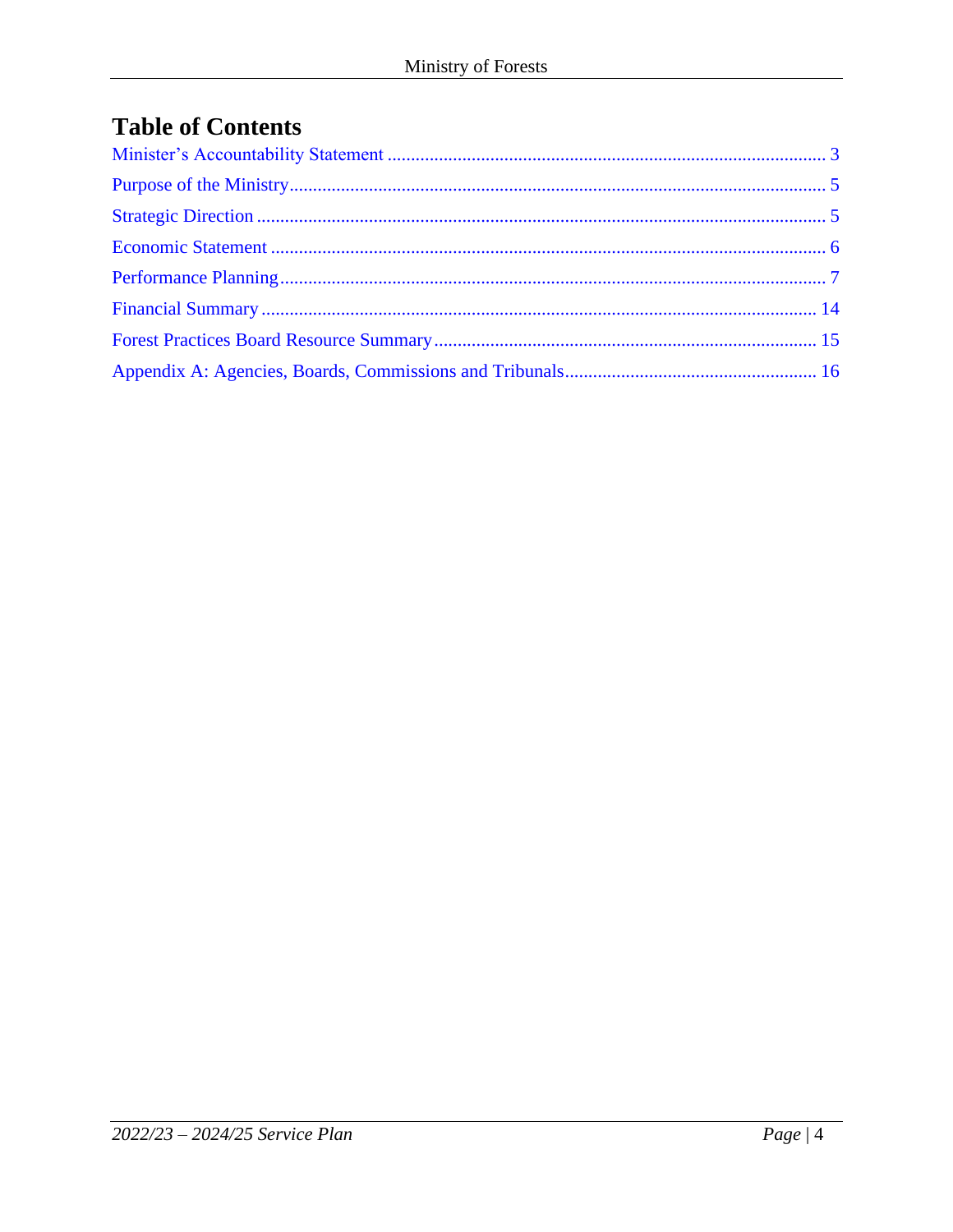# <span id="page-4-0"></span>**Purpose of the Ministry**

The Ministry of Forests (the Ministry) is the Province's agency responsible for the management of forests, lands and range and integrated decision making for water, fish and wildlife, archaeology permits and authorizations and natural resource compliance and enforcement. The Ministry is also responsible for ensuring the province is well positioned to address natural hazards, including wildfire and flood management. The Ministry is working to address climate change by enhancing the role of forests and forest products as carbon sinks or opportunities to reduce emissions, and by preparing and responding to the impacts of climate change already underway. By a commitment to sustainable natural resource management, and through the advancement of forest policy modernization and new transformational initiatives, the Ministry supports activities that provide economic, environmental, cultural and social benefits to all British Columbians. This work directly contributes to the achievement of the Province's goals of meaningful reconciliation, a strong, sustainable economy and a better future for all British Columbians.

The Ministry oversees policy development, operational management and implementation, and administers relevant statutes and associated regulations. The Ministry also supports the Minister in her governance responsibilities for the Columbia River Treaty and associated Crown agencies including the [Columbia Power Corporation,](http://columbiapower.org/) [Columbia Basin Trust](https://ourtrust.org/) and the [Forest Enhancement](https://www.fesbc.ca/)  [Society of British Columbia.](https://www.fesbc.ca/) A complete list of Crown Agencies associated with the Ministry can be found in Appendix A.

# <span id="page-4-1"></span>**Strategic Direction**

In 2022/2023, the Government of British Columbia will continue its whole-of-government response to the COVID-19 pandemic with a focus on protecting the health, social and economic well-being of British Columbians. Building on our economic, environmental, and social strengths while looking to seize opportunities to improve outcomes for all British Columbians will be an important aspect of each ministry's work as we respond to COVID-19 and recover from devastating floods and wildfires. The policies, programs and projects developed over the course of this service plan period will align with the five foundational principles established by Government in 2020: putting people first; working toward lasting and meaningful reconciliation; supporting equity and anti-racism; ensuring a better future through fighting climate change and meeting our greenhouse gas reduction targets; and supporting a strong, sustainable economy that works for everyone.

This 2022/23 Service Plan outlines how the Ministry of Forests will support the government's priorities including the foundational principles listed above and selected action items identified in the November 2020 [Minister's](https://www2.gov.bc.ca/assets/gov/government/ministries-organizations/premier-cabinet-mlas/minister-letter/conroy_mandate_2020.pdf) mandate letter.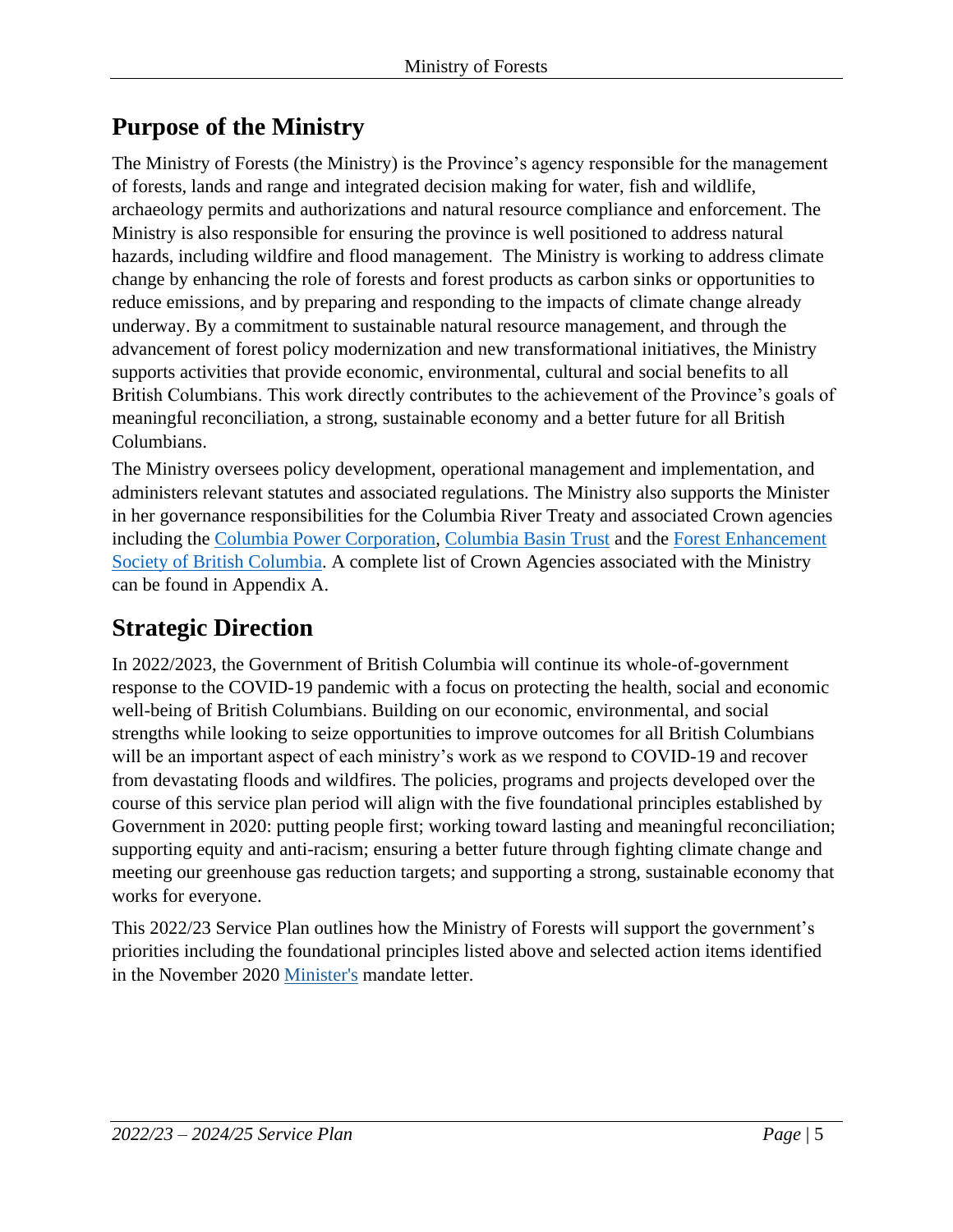### <span id="page-5-0"></span>**Economic Statement**

B.C.'s economy has rebounded from the impacts of the COVID-19 pandemic that began in 2020, despite significant pandemic variant and climate-related events. A strong health response, high vaccination rates, increased infrastructure investments and supports for British Columbians struggling through the pandemic has helped the province rebound. While the recovery has broadened over the past year, it remains uneven with sectors like tourism, hospitality and live recreation events not fully recovered. The path of the ongoing economic recovery in B.C. and its trading partners remains highly uncertain. However, rebuild efforts from the November 2021 floods are expected to provide some support to economic activity in the province. The Economic Forecast Council (EFC) estimates that B.C. real GDP expanded by 5.1 per cent in 2021 and expects growth of 4.2 per cent in 2022 and 2.7 per cent in 2023. Meanwhile for Canada, the EFC projects national real GDP growth of 4.1 per cent in 2022 and 2.8 per cent in 2023, following an estimated gain of 4.7 per cent in 2021. As such, B.C.'s economic growth is expected to be broadly in line with the national average in the coming years. The pandemic has increased risks to B.C.'s economic outlook, such as the emergence of further variants of concern, inflationary supply chain disruptions, extended travel restrictions, and the continued impact of the slower recovery in some sectors of the B.C. economy. Further risks include ongoing uncertainty regarding global trade policies, and lower commodity prices.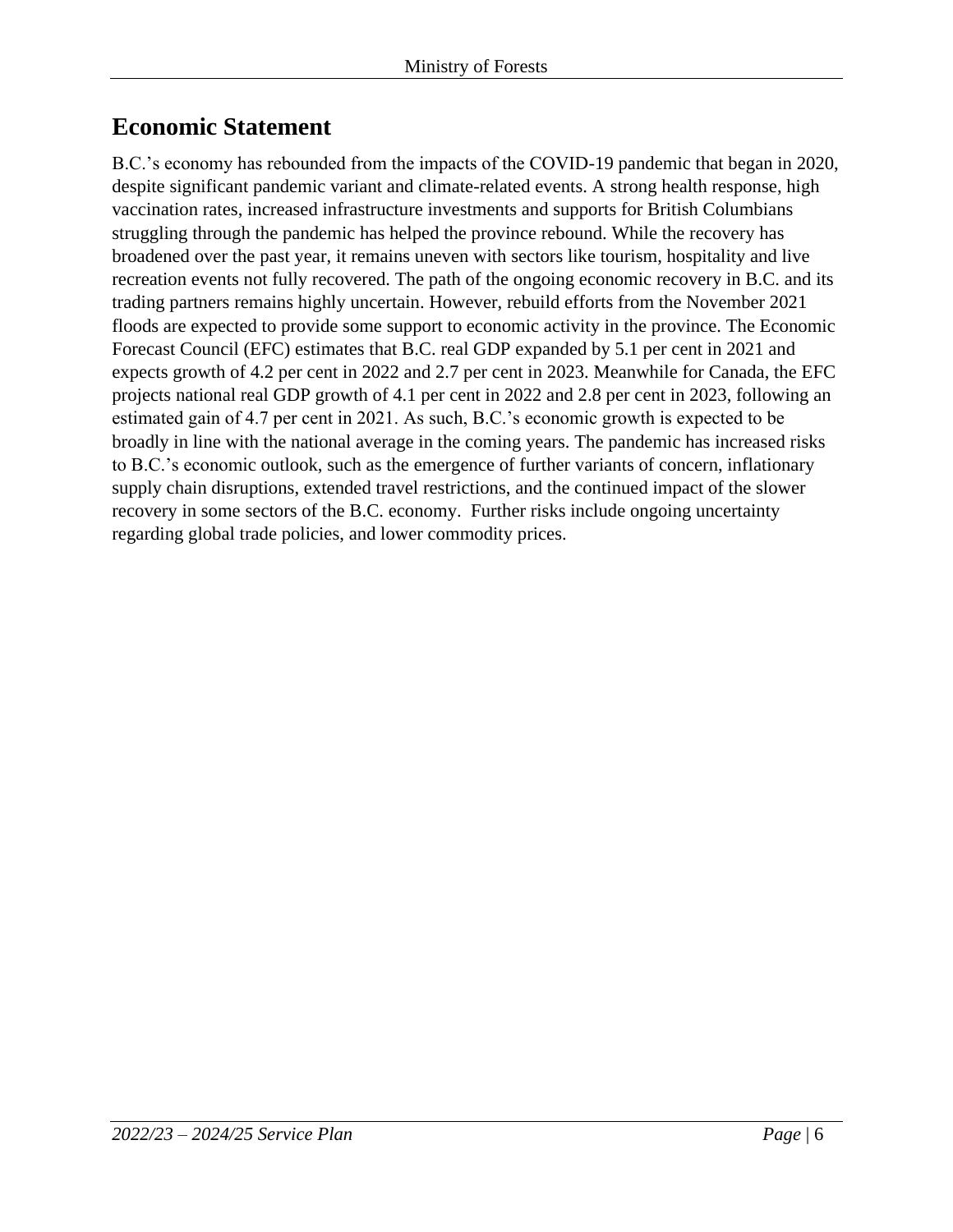# <span id="page-6-0"></span>**Performance Planning**

#### **Goal 1: Economic Benefits and resilience for all British Columbians, through a modernized forest sector and effective natural hazard management.**

This goal addresses the Ministry's role in creating conditions that support a vibrant and healthy provincial economy through a modernized forest sector, and promoting resilience to natural hazard events. Some objectives and strategies associated with this goal are under review, following recent restructuring, and will be updated to support the new mandate of Ministry of Forests in future plans.

#### **Objective 1.1: Modernize the B.C. forest economy and support an innovative, sustainable forest sector**

#### **Key Strategies**

- Implement the [Modernizing Forest Policy in B.C.](https://www2.gov.bc.ca/assets/gov/farming-natural-resources-and-industry/forestry/competitive-forest-industry/modernizing_forestry_in_bc_report.pdf) initiative through policy, regulatory and legislative changes that benefit communities and Indigenous peoples, maintain a competitive forest industry, and ensure excellence in stewardship;
- Support other ministries and agencies to promote the use of B.C. wood and mass timber in domestic and international markets to expand economic opportunities;
- Encourage forest industry diversification through a strengthened value-added sector;
- Facilitate the growth of B.C.'s bio-economy through key partnerships that advance new and innovative forest product facilities such as engineered wood, supporting forest revitalization and the Province's [CleanBC](https://cleanbc.gov.bc.ca/) plan;
- Support the federal government and represent B.C.'s interests in Canada-U.S. litigation on the softwood lumber dispute.

| <b>Performance Measure(s)</b>                                                      | 2021/22         | 2022/23       | 2023/24       | 2024/25       |
|------------------------------------------------------------------------------------|-----------------|---------------|---------------|---------------|
|                                                                                    | <b>Forecast</b> | <b>Target</b> | <b>Target</b> | <b>Target</b> |
| 1.1 Policy Intentions implemented from<br>the Modernizing Forest Policy initiative |                 |               |               |               |

Data source: Ministry of Forests

#### **Linking Performance Measure to Objective**

The [Modernizing Forest Policy in B.C.](https://www2.gov.bc.ca/gov/content/industry/forestry/competitive-forest-industry) initiative identified 19 policy intentions requiring engagement with First Nations, forest industry representatives and communities to develop the future vision of the forest sector and B.C.'s forests. This performance measure proposes to evaluate the implementation over the next three years of the articulated forest policy intentions and is fully aligned with the objective of modernizing the B.C. forest economy and supporting an innovative, sustainable forest sector.

#### **Discussion**

This performance measure was changed from previous years' BCTS volume sold to the implementation of 19 of the Modernizing Forest Policy in B.C. initiative policy intentions. This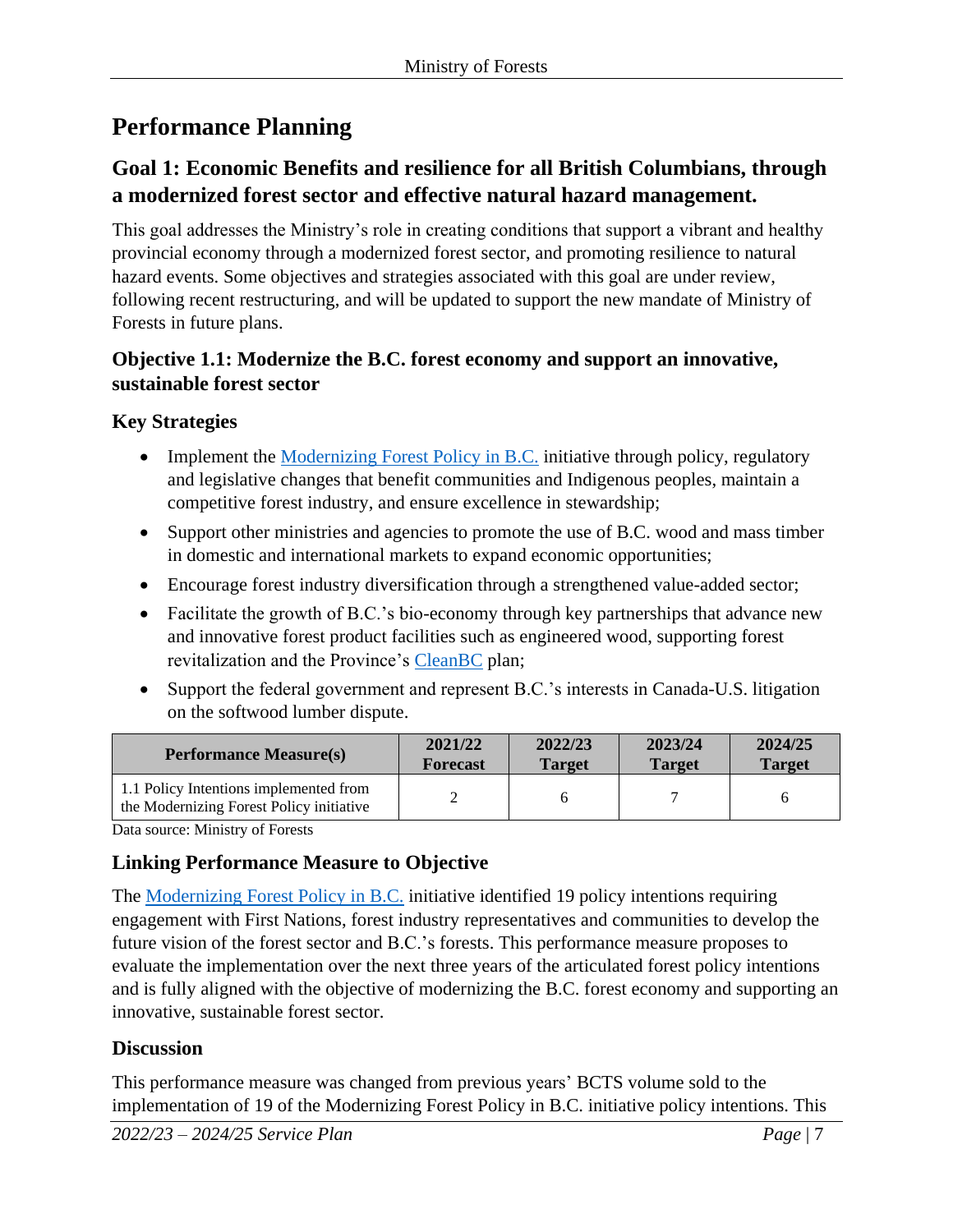new measure better reflects the full scope of the work being undertaken by the Ministry on modernizing the forest economy. Target selection of implementation of six, seven, and six policy intentions over the next three years was based on an average estimated time to progressively complete implementation.

#### **Objective 1.2: Improve community resilience through proactive and collaborative natural hazard management**

#### **Key Strategies**

- Reduce risk and increase community resiliency through implementation of th[e](https://www2.gov.bc.ca/assets/gov/public-safety-and-emergency-services/emergency-preparedness-response-recovery/embc/action_plan.pdf) [Government's Action Plan: Responding to Wildfire and Flood Risks](https://www2.gov.bc.ca/assets/gov/public-safety-and-emergency-services/emergency-preparedness-response-recovery/embc/action_plan.pdf) in response t[o](https://www2.gov.bc.ca/assets/gov/public-safety-and-emergency-services/emergency-preparedness-response-recovery/embc/bc-flood-and-wildfire-review-addressing-the-new-normal-21st-century-disaster-management-in-bc-web.pdf) [Addressing the New Normal: 21st Century Disaster Management in British Columbia;](https://www2.gov.bc.ca/assets/gov/public-safety-and-emergency-services/emergency-preparedness-response-recovery/embc/bc-flood-and-wildfire-review-addressing-the-new-normal-21st-century-disaster-management-in-bc-web.pdf)
- Deliver funding through the [Community Resiliency Investment program](https://www2.gov.bc.ca/gov/content/safety/wildfire-status/prevention/funding-for-wildfire-prevention/crip) to support work in treating the wildland-urban interface through delivery of [FireSmart](https://www2.gov.bc.ca/gov/content/safety/wildfire-status/prevention/firesmart) activities, and strengthen capacity of local emergency authorities and Indigenous communities to prepare and respond to wildfire events;
- Develop a provincial risk reduction strategy to reduce wildfire risk through targeted wildfire management activities in high wildfire risk landscapes;
- In collaboration with Indigenous peoples, partners and interested parties, continue the development and implementation of a Wildfire Recovery Program, as well as a Flood Recovery Program, in conjunction with the B.C. Flood Strategy, to improve natural hazard management and governance;
- Develop drought management strategies in collaboration with other ministries, interested parties, and Indigenous peoples that will help British Columbians better prepare for future drought and climate change impacts.

| <b>Performance Measure(s)</b>                                                                                               | 2020/21         | 2021/22         | 2022/23       | 2023/24       | 2024/25       |
|-----------------------------------------------------------------------------------------------------------------------------|-----------------|-----------------|---------------|---------------|---------------|
|                                                                                                                             | <b>Baseline</b> | <b>Forecast</b> | <b>Target</b> | <b>Target</b> | <b>Target</b> |
| 1.2 Number of cultural and<br>prescribed fire projects developed<br>by or co-developed with First<br>Nations <sup>1,2</sup> |                 | 10              | 20            | 40            | >40           |

Data source: BCWS prescribed fire provincial project data tracking spreadsheet.

<sup>1</sup> "Cultural and prescribed fire" is defined by the *Wildfire Regulation* as Resource Management Open Fire and includes the use of fire by government for purposes established in Section 18 of the *Wildfire Act*; "Developed by a First Nations" is a BCWS-approved independently developed First Nations' burn plan; and "Co-developed with a First Nation" is: a First Nation actively engaged in project development, a First Nation is a burn plan coproponent, or where cultural burning is the primary objective.

<sup>2</sup> This performance measure is reported by calendar year for 2021, 2022, 2023, and 2024.

#### **Linking Performance Measure to Objective**

This performance measure demonstrates the Ministry's progress on further improving community resilience through proactive and collaborative efforts by establishing partnerships with First Nations interested in cultural and prescribed burning that is inclusive of First Nations burning practices and Traditional Ecological Knowledge. The increased use of cultural and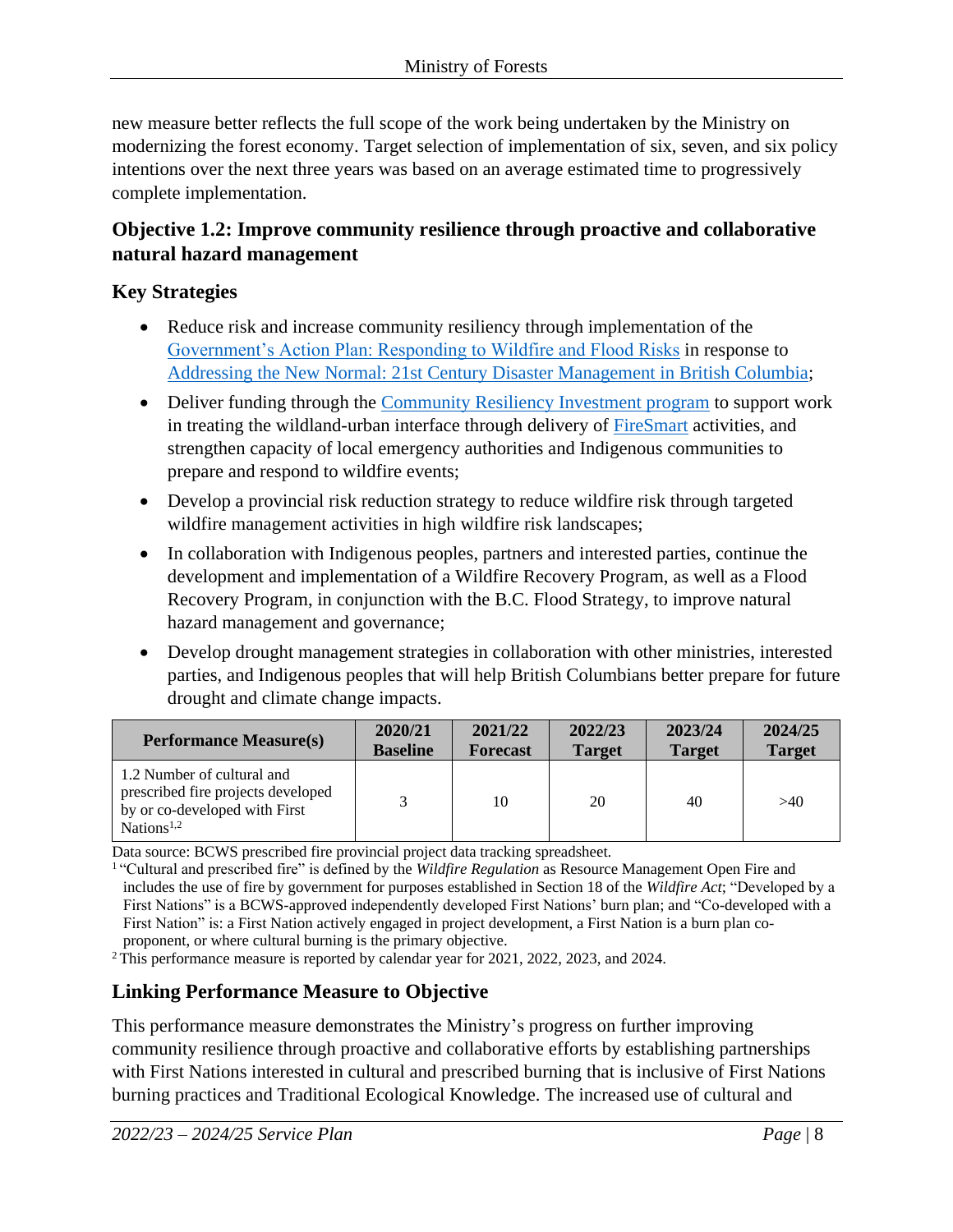prescribed fire as a forest management tool, the integration of First Nations burning practices and the inclusion of Traditional Ecological Knowledge into prescribed fire use is aligned with the 2018 [Abbott Chapman Report](https://www2.gov.bc.ca/assets/gov/public-safety-and-emergency-services/emergency-preparedness-response-recovery/embc/bc-flood-and-wildfire-review-addressing-the-new-normal-21st-century-disaster-management-in-bc-web.pdf) recommendations, Modernizing Forest Policy in B.C. policy intentions, and wildfire risk reduction and prepared communities Ministry mandate commitment.

#### **Discussion**

This performance measure replaces the previous measure, the annual percentage participation of higher risk communities in wildfire risk reduction activities, introduced in the 2019/20 Service Plan. Results of the previous measure consistently exceeded annual targets and demonstrate the success of the wildfire risk reduction program in higher risk communities.

The new measure, the number of cultural and prescribed fire projects developed by or codeveloped with First Nations, is part of a suite of risk reduction activities to reduce the potential fire behaviour for a successful suppression opportunity within wildland urban interface or within specific community risk reduction efforts. Examples of risk reduction activities include spacing, chipping, pile burning, and prescribed fire. A baseline for the new measure was defined from 2020/21 project data. Based on the limited number of projects and program growth forecasts, three-year targets were defined to double each year and, in 2024/25, maintained. As cultural and prescribed fire projects developed by or co-developed with First Nations projects are new targets will be assessed annually and adjusted accordingly.

#### **Goal 2: Partnerships that Support Reconciliation with Indigenous Peoples**

Furthering Government's commitment to work toward true and lasting reconciliation, the Ministry is taking action to increase opportunities for collaboration in the stewardship and economic development of land, natural and cultural resources in B.C. Some objectives and strategies associated with this goal are under review, following recent restructuring, and will be updated to support the new mandate of Ministry of Forests in future plans.

#### **Objective 2.1: Strengthen partnerships and meaningful engagement with Indigenous peoples in the management of the land base and natural resources in B.C.**

This objective demonstrates the Ministry's commitment to strengthening the voice of Indigenous peoples in the stewardship of natural resources in B.C., and building capacity for government-togovernment collaboration. The Ministry is dedicated to supporting the Province's commitment to implement the principles of the United Nations Declaration on the Rights of Indigenous Peoples, the Truth and Reconciliation Commission Calls to Action and the *Declaration on the Rights of Indigenous Peoples Act* (the *[Declaration Act\)](https://declaration.gov.bc.ca/)*.

#### **Key Strategies**

• Contribute to implementation of the United Nations Declaration on the Rights of Indigenous Peoples through application of the *Declaration Act* in alignment with the Ministry of Indigenous Relations and Reconciliation, and other Ministries;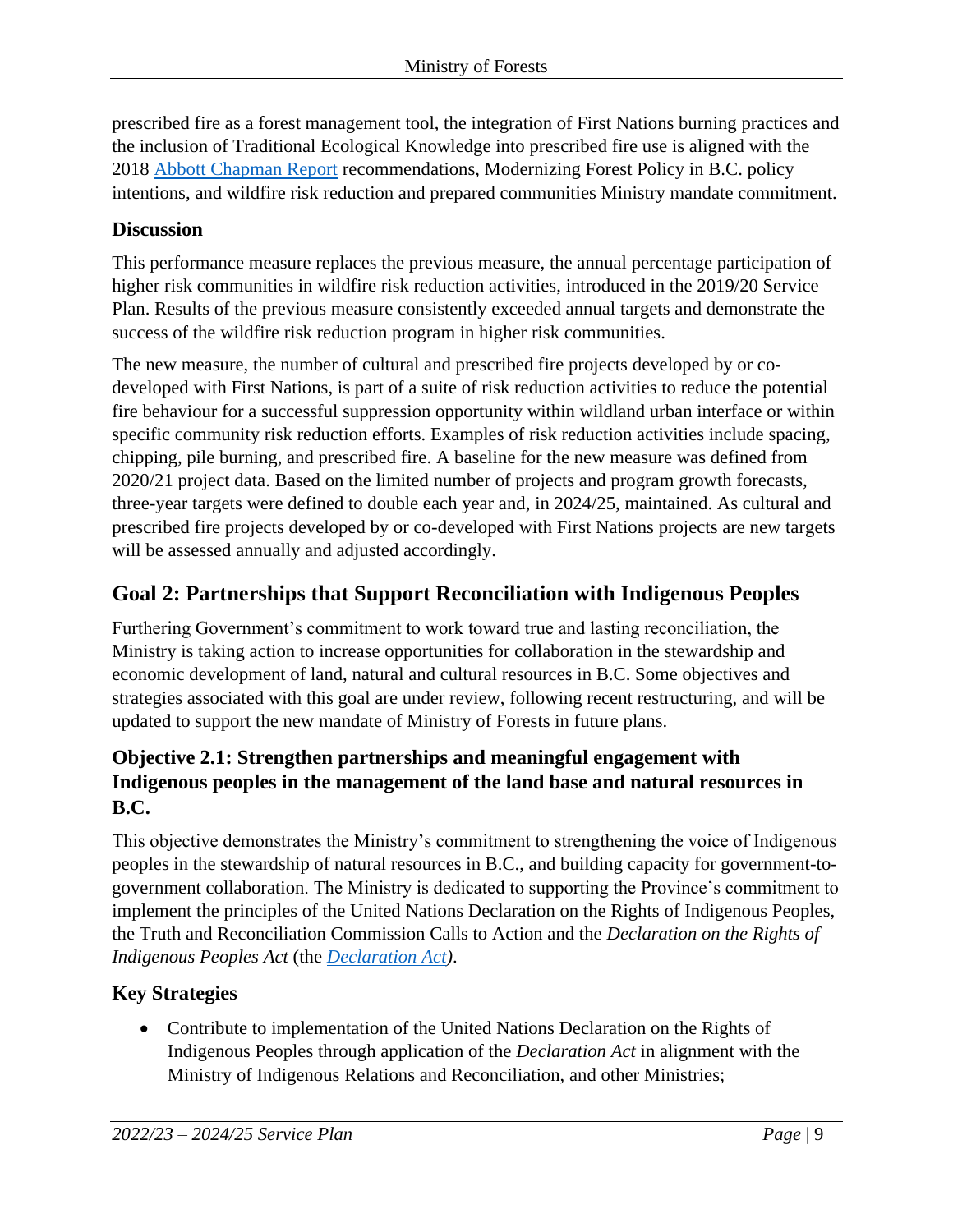- Advance opportunities to include Indigenous peoples as full and active partners in the forest sector and support economic development of Indigenous communities;
- Explore greater opportunities to promote partnerships through program-level operations and government-to-government mandates;
- Work collaboratively with the new Ministry of Land, Water and Resource Stewardship and partner with Indigenous governments and engage interested parties and communities to develop land-use objectives through modernized land-use planning and ensuring sustainable natural resource management reflects shared social, cultural, economic and environmental values.

| <b>Performance Measure(s)</b>                                                                                                                                                                                                                                              | 2021/22         | 2022/23       | 2023/24       | 2024/25       |
|----------------------------------------------------------------------------------------------------------------------------------------------------------------------------------------------------------------------------------------------------------------------------|-----------------|---------------|---------------|---------------|
|                                                                                                                                                                                                                                                                            | <b>Forecast</b> | <b>Target</b> | <b>Target</b> | <b>Target</b> |
| 2.1 Number of programs, policies or pieces of<br>legislation modified in response to cooperation<br>and consultation with Indigenous peoples,<br>including but not limited to those outlined in the<br>Declaration on the Rights of Indigenous Peoples<br>Act Action Plan. | N/A             | <b>TBD</b>    | <b>TRD</b>    | <b>TBD</b>    |

Data source: Ministry of Forests

#### **Linking Performance Measure to Objective**

This measure highlights the Ministry's commitment to work towards true and lasting reconciliation and towards strengthening partnerships, collaboration and engagement with Indigenous peoples in the management of the natural resources and land base in B.C.

The *Declaration Act* requires the development of an action plan to achieve alignment over time. The Ministry must provide transparency and accountability on progress its made in ensuring the laws of B.C. are consistent with the *Declaration Act* and in achieving the goals of the Action Plan.

#### **Discussion**

This measure expands upon the previous performance measures 2.1a and 2.1b in the 2020/21- 2022/23 Service Plan, which reported the number of policies that have been reviewed in cooperation and consultation with Indigenous communities, and number of programs or polices modified in response to cooperation and consultation with Indigenous communities.

With the creation of the Ministry of Land, Water and Resource Stewardship in 2022, some programs, policies and/or pieces of legislation that are included in this performance measure may be transitioned from the Ministry of Forests to the new ministry. As such, the Ministry will be developing new targets for this performance measure over the 2022/23 fiscal year.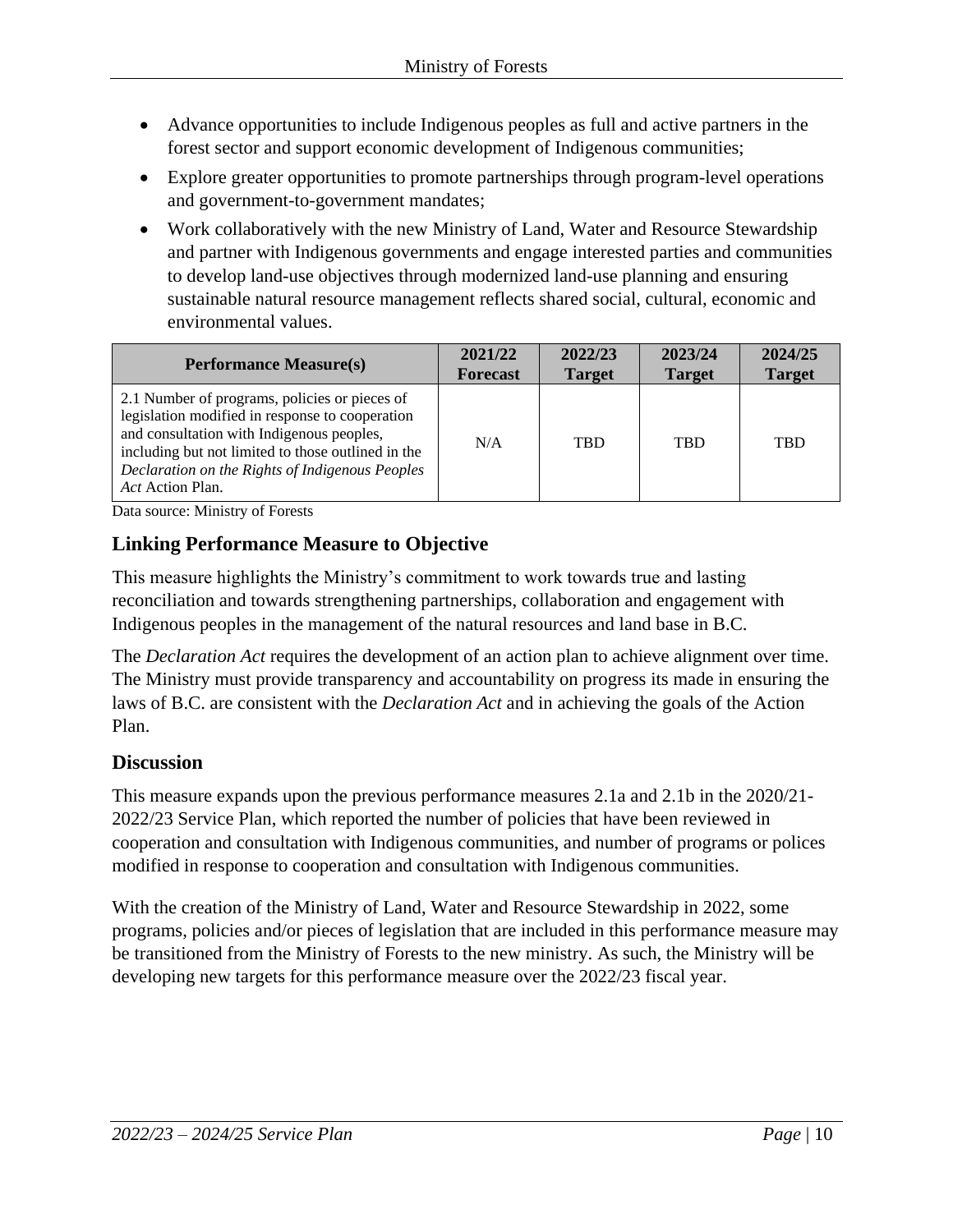#### **Goal 3: Sustainable Natural Resource Management**

The Ministry is committed to delivering its stewardship responsibilities in the best interest of the citizens of British Columbia. Some objectives and strategies associated with this goal are under review, following recent restructuring, and will be updated to support the new mandate of Ministry of Forests in future plans.

#### **Objective 3.1: Improve wildlife management, protect wildlife habitat, and support the recovery of species at risk**

#### **Key Strategies**

- Provide analysis to support and decisions required to implement the Together for Wildlife [Strategy](https://www2.gov.bc.ca/assets/gov/environment/plants-animals-and-ecosystems/wildlife-wildlife-habitat/together-for-wildlife/together-for-wildlife-strategy.pdf) to improve wildlife management and habitat conservation in B.C.;
- Apply new and existing management tools and practices to recover priority species at risk that reflect Indigenous values and provide certainty to affected natural resource users;
- Plan and deliver key management actions to stabilize, recover and/or maintain identified woodland caribou herds in British Columbia through the comprehensive [Provincial](https://engage.gov.bc.ca/app/uploads/sites/373/2018/04/Provincial-Caribou-Recovery-Program-Apr18_Rev.pdf)  [Caribou Recovery Program.](https://engage.gov.bc.ca/app/uploads/sites/373/2018/04/Provincial-Caribou-Recovery-Program-Apr18_Rev.pdf)

| <b>Performance Measure(s)</b>                                                                       | 2020/21             | 2021/22             | 2022/23                             | 2023/24                             | 2024/25                             |
|-----------------------------------------------------------------------------------------------------|---------------------|---------------------|-------------------------------------|-------------------------------------|-------------------------------------|
|                                                                                                     | <b>Baseline</b>     | <b>Forecast</b>     | <b>Target</b>                       | <b>Target</b>                       | <b>Target</b>                       |
| 3.1 Wildlife habitat restored or<br>enhanced through Ministry<br>management activities <sup>1</sup> | 117.960<br>hectares | 123,858<br>hectares | 10%<br>increase<br>from<br>baseline | 15%<br>increase<br>from<br>baseline | 20%<br>increase<br>from<br>baseline |

Data source: Resource Stewardship Division

<sup>1</sup> This baseline was established using 2020/21 data. The 2021/22 forecast amount is expected to be a 5% increase from 2020/21 baseline.

#### **Linking Performance Measure to Objective**

Furthering its commitment to improve wildlife management and habitat conservation, this performance measure demonstrates the result of Ministry efforts to support wildlife populations and help recover species at risk. The Ministry identifies opportunities to manage and protect Crown land to improve the health of the provincial land base. These efforts result in improved habitat for wildlife and fish, while also realizing additional co-benefits including the restoration of forests impacted by wildfire and pests, and increased carbon sequestration. This measure highlights the effectiveness of Ministry management activity to enhance and restore wildlife habitat.

The performance measure definition was adjusted to remove conserved habitat hectares as the definition of conservation varies, and conservation activities can be highly variable year to year. The revised performance measure now focuses solely on enhanced and restored wildlife habitat. This only includes restoration and enhancement activity that contribute to specific wildlife habitat objectives, such as, cultural and prescribed fire program, wildfire recovery, cumulative effects mitigation, caribou recovery, and moose enhancement.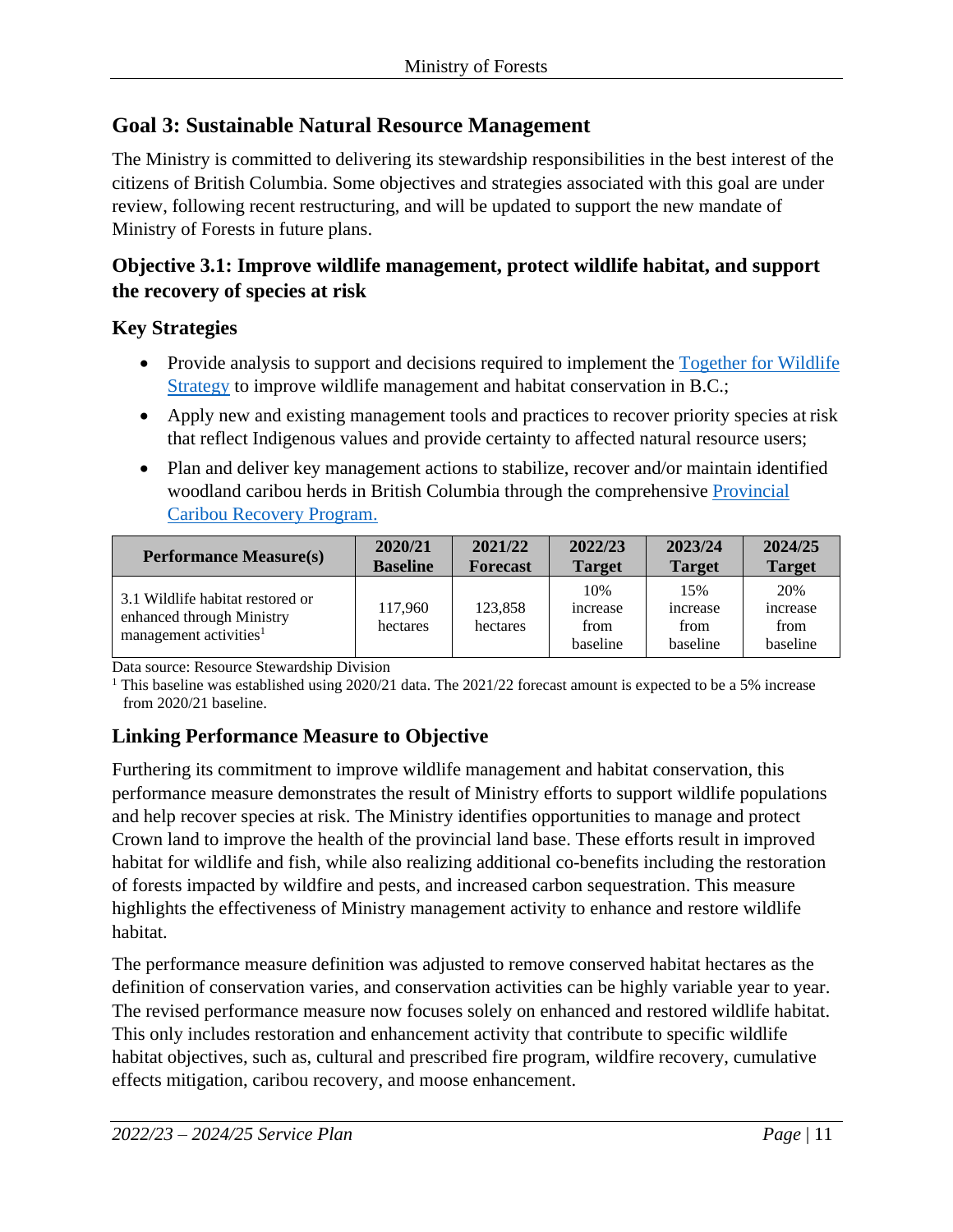#### **Discussion**

The Ministry has finalized the methodology to accurately and reliably measure the area in British Columbia that is currently restored or enhanced for the benefit of wildlife habitat. The baseline of 117,960 hectares was finalized using 2020/21 data and is the benchmark for future improvements. The target percentage increase in area (hectares) improved by Ministry activities above the baseline is projected to increase annually by five percent. The target will be annually assessed and adjusted accordingly.

#### **Objective 3.2: Revitalize and protect B.C.'s forests, and strengthen climate change mitigation and adaptation activities to benefit all British Columbians**

#### **Key Strategies**

- Implement an effective approach to engage with Indigenous leaders and organizations as a foundation for implementing the Old Growth Strategic Review panel report: [A New](https://engage.gov.bc.ca/app/uploads/sites/563/2020/09/STRATEGIC-REVIEW-20200430.pdf)  [Future for Old Forests;](https://engage.gov.bc.ca/app/uploads/sites/563/2020/09/STRATEGIC-REVIEW-20200430.pdf)
- Invest in forest management activities that reduce emissions, enhance carbon sequestration and rehabilitate and restore forests, such as reforestation, improving utilization, increasing density, forest health and expanding fertilization;
- Continue to modernize B.C.'s forest stewardship planning framework through the transformation of the *[Forests and Range Practices Act](https://www2.gov.bc.ca/gov/content/environment/natural-resource-stewardship/laws-policies-standards-guidance/legislation-regulation/forest-range-practices-act)* to advance reconciliation with Indigenous peoples, and help address local issues;
- Collaborate with the Ministry of Environment and Climate Change Strategy to develop and implement the [Climate Preparedness and Adaptation Strategy,](https://www2.gov.bc.ca/gov/content/environment/climate-change/adaptation#CPAS) and implement the forest bioeconomy pathway of government's [CleanBC Roadmap to 2030,](https://www2.gov.bc.ca/assets/gov/environment/climate-change/action/cleanbc/cleanbc_roadmap_2030.pdf) such as minimizing slash pile burning to reduce green house gas emissions;
- Generate new scientific knowledge on forest carbon and climate change to support decision-making and support changes in behaviour and practices through education, outreach, and the development of decision support tools.

| <b>Performance Measure(s)</b>                                                                | 2021/22         | 2022/23             | 2023/24       | 2024/25       |
|----------------------------------------------------------------------------------------------|-----------------|---------------------|---------------|---------------|
|                                                                                              | <b>Forecast</b> | Target <sup>3</sup> | <b>Target</b> | <b>Target</b> |
| 3.2 Greenhouse gas emissions reduced<br>or sequestered through FCI activities <sup>1,2</sup> | 2.6             |                     | <b>TBD</b>    | <b>TBD</b>    |

Data source: Climate Change and Integrated Planning Branch

<sup>1</sup> Emission reductions and sequestration resulting from FCI activities delivered in the current fiscal year are measured in units of MtCO2e (Millions Tonnes Carbon Dioxide Equivalent) and the cumulative benefits of each year's activities are modeled up to the year 2050.

<sup>2</sup> The Low Carbon Economy Leadership Fund funding currently ends March 31, 2024.

<sup>3</sup> Targets for 2023/24 and 2024/25 are based on approved funding commitments and may be adjusted in future plans if additional funding is received.

#### **Linking Performance Measure to Objective**

The Intergovernmental Panel on Climate Change recognizes that land management, including forest management, is critical to addressing climate change and its impacts. With that in mind,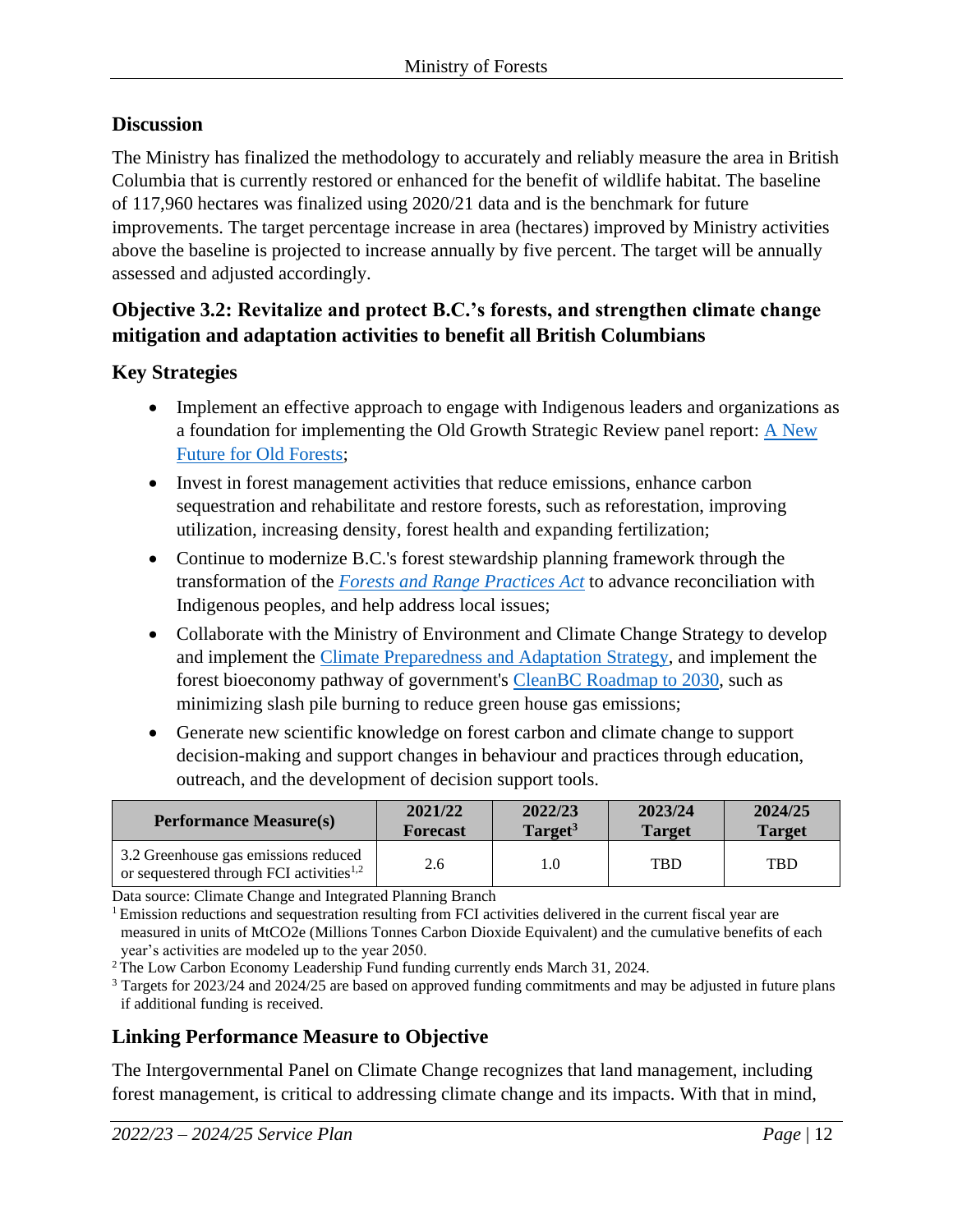the Province launched the Forest Carbon Initiative (FCI) in 2017, supported by the federal Low Carbon Economy Leadership Fund (LCELF). The FCI is investing in fertilization, reforestation, tree improvement, and road rehabilitation to increase carbon sequestration, and is encouraging better use of wood fibre to reduce the burning of woody biomass in slash piles. This performance measure projects the cumulative greenhouse gas emissions reduced or sequestered by 2050 for each year of the FCI. Projections are updated annually to reflect changes in program delivery as well as methodological improvements.

#### **Discussion**

Given that the Low Carbon Economy Leadership Fund is nearing completion, the Province is currently working with the federal government to determine the investment parameters of the Two Billion Tree program. The targets for 2023/24 and 2024/25 will be updated when an agreement is in place. The Ministry will work to implement the activities outlined in the forest bioeconomy pathway of the CleanBC Roadmap to 2030, including minimizing slash pile burning and advancing the manufacturing and markets for B.C. bioproducts.

Climate change adaptation remains an important priority to the Ministry. Through research, education, policy, and decision support tools, the Ministry works to ensure that climate change information is incorporated into natural resource assessment, planning, and development initiatives with the goal of creating resilient communities and ecosystems. The Ministry is also implementing activities funded through the Climate Preparedness and Adaptation Strategy.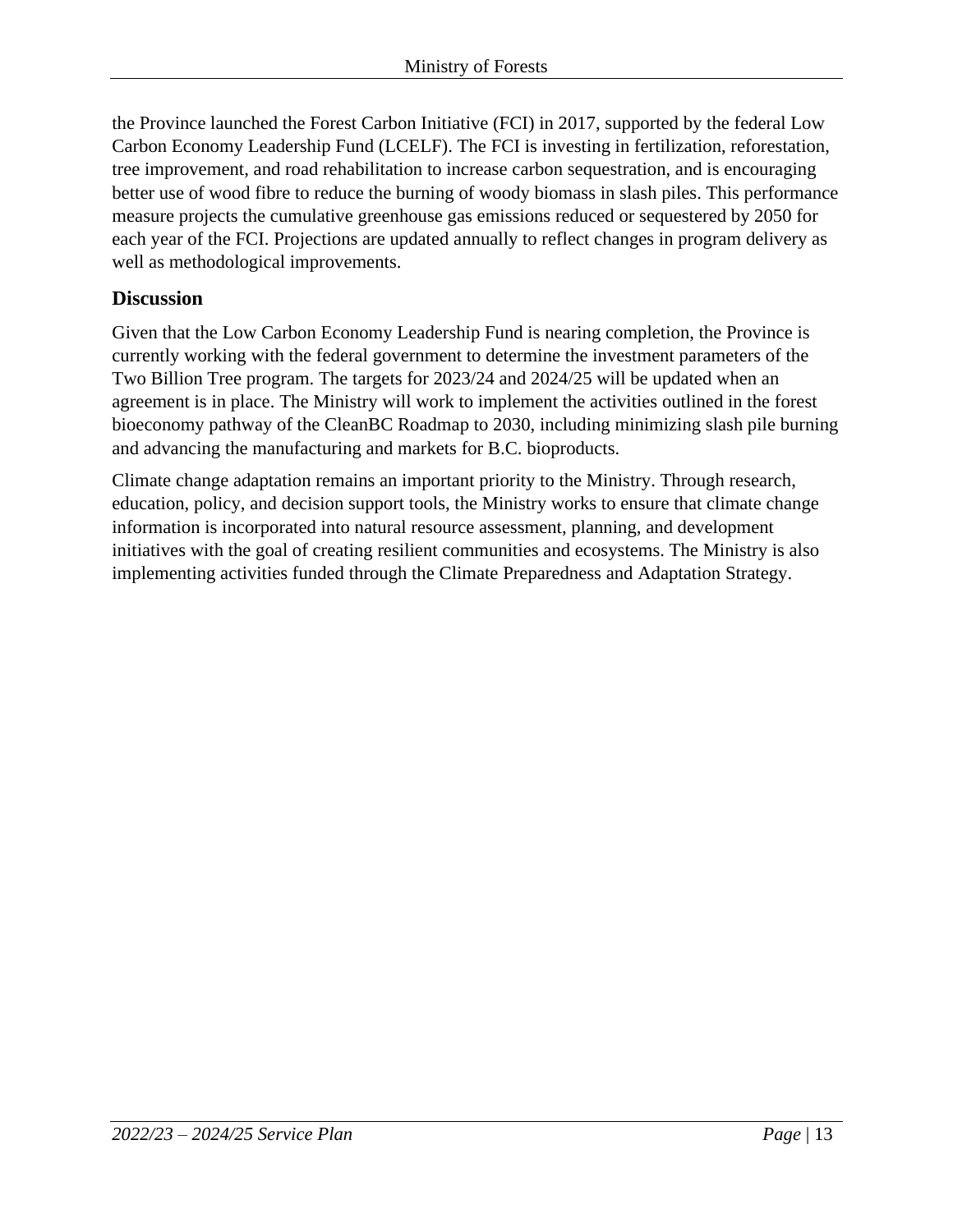# <span id="page-13-0"></span>**Financial Summary**

| <b>Core Business Area</b>                          | 2021/22<br><b>Restated</b><br>Estimates <sup>1</sup>              | 2022/23<br><b>Estimates</b> | 2023/24<br>Plan | 2024/25<br>Plan |  |  |  |
|----------------------------------------------------|-------------------------------------------------------------------|-----------------------------|-----------------|-----------------|--|--|--|
| <b>Operating Expenses (\$000)</b>                  |                                                                   |                             |                 |                 |  |  |  |
| <b>Integrated Resource Operations</b>              | 77,963                                                            | 81,601                      | 82,384          | 82,444          |  |  |  |
| Office of the Chief Forester                       | 102,840                                                           | 111,946                     | 112,948         | 112,951         |  |  |  |
| Forest and Range Sector Policy                     | 10,473                                                            | 10,477                      | 10,477          | 10,477          |  |  |  |
| Fire Preparedness                                  | 43,343                                                            | 43,348                      | 43,348          | 43,348          |  |  |  |
| <b>Regional Operations</b>                         | 116,551                                                           | 116,588                     | 116,588         | 116,588         |  |  |  |
| <b>Executive and Support Services</b>              | 66,358                                                            | 67,029                      | 67,047          | 67,047          |  |  |  |
| Fire Management                                    | 136,310                                                           | 194,285                     | 199,535         | 199,535         |  |  |  |
| <b>BC Timber Sales Account</b>                     | 233,816                                                           | 206,742                     | 213,000         | 232,061         |  |  |  |
| Crown Land Special Account                         | 20                                                                | 500                         | 500             | 500             |  |  |  |
| <b>Total</b>                                       | 787,674                                                           | 832,516                     | 845,827         | 864,951         |  |  |  |
|                                                    | Ministry Capital Expenditures (Consolidated Revenue Fund) (\$000) |                             |                 |                 |  |  |  |
| <b>Executive and Support Services</b>              | 28,287                                                            | 35,936                      | 30,097          | 30,097          |  |  |  |
| Fire Management                                    | 525                                                               | 2,575                       | 2,575           | 2,575           |  |  |  |
| <b>BC Timber Sales Account</b>                     | 49,851                                                            | 40,671                      | 43,756          | 42,929          |  |  |  |
| <b>Total</b>                                       | 78,663                                                            | 79,182                      | 76,428          | 75,601          |  |  |  |
| <b>Other Financing Transactions (\$000)</b>        |                                                                   |                             |                 |                 |  |  |  |
| <b>BC Timber Sales Account</b><br>Disbursements    | 105,816                                                           | 96,347                      | 96,222          | 95,107          |  |  |  |
| Crown Land Administration<br>Disbursements         | 6,382                                                             | 6,382                       | 6,382           | 6,382           |  |  |  |
| <b>Habitat Conservation Trust</b><br>Disbursements | 6,500                                                             | 6,500                       | 6,500           | 6,500           |  |  |  |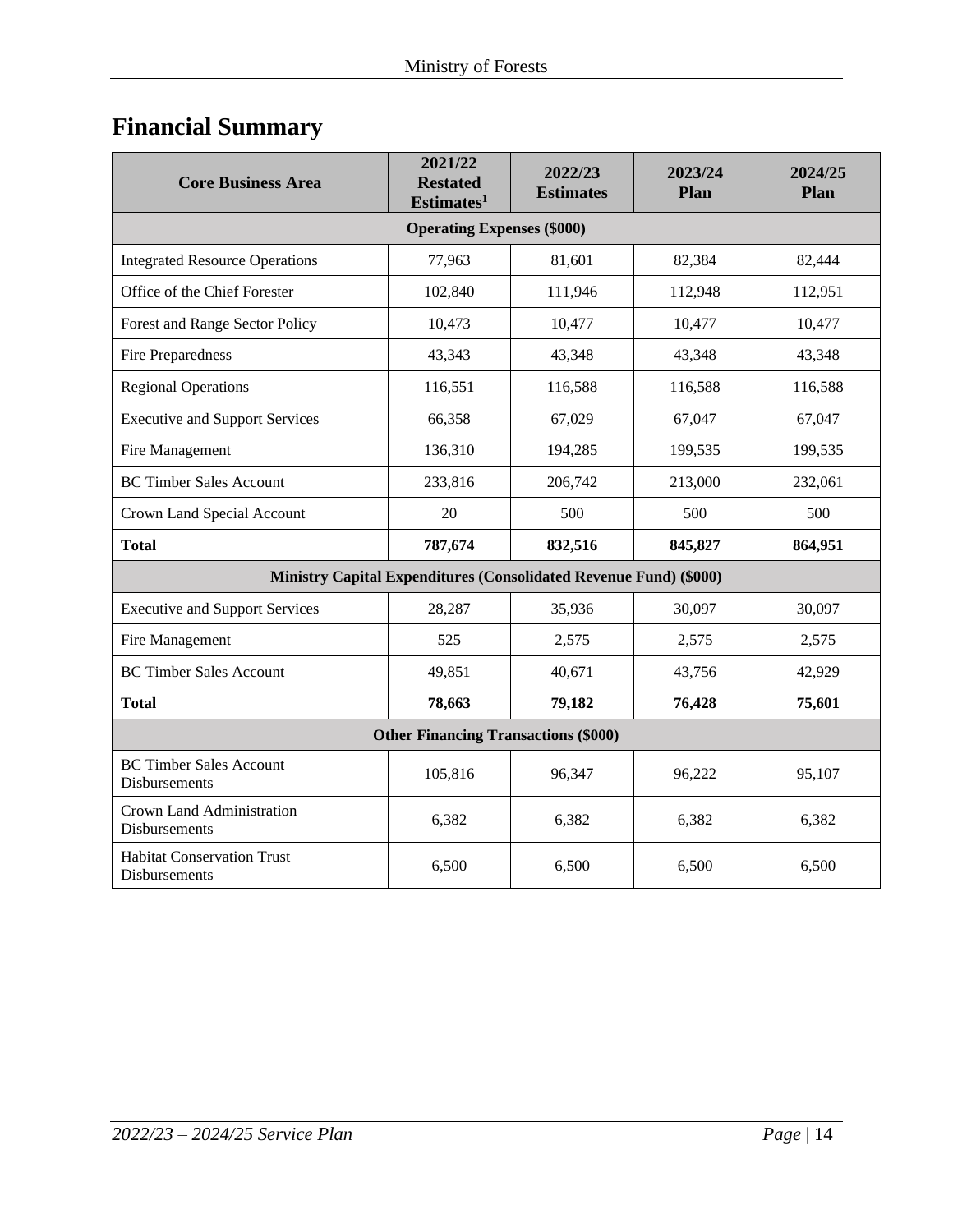| <b>Other Financing Transactions (\$000)</b> |         |         |         |         |  |  |
|---------------------------------------------|---------|---------|---------|---------|--|--|
| <b>Habitat Conservation Trust Receipts</b>  | (6,500) | (6,500) | (6,500) | (6,500) |  |  |
| Net Cash Requirements (Source)              | 112,198 | 102,729 | 102,604 | 101.489 |  |  |
| <b>Total Receipts</b>                       | (6,500) | (6,500) | (6,500) | (6,500) |  |  |
| <b>Total Disbursements</b>                  | 118,698 | 109,229 | 109,104 | 107,989 |  |  |
| <b>Total Net Cash Requirements (Source)</b> | 112,198 | 102,729 | 102,604 | 101,489 |  |  |

<sup>1</sup> For comparative purposes, amounts shown for 2021/22 have been restated to be consistent with the presentation of the *2022/23 Estimates*.

\* Further information on program funding and vote recoveries is available in th[e Estimates and Supplement to the](http://www.bcbudget.gov.bc.ca/)  [Estimates.](http://www.bcbudget.gov.bc.ca/)

#### <span id="page-14-0"></span>**Forest Practices Board Resource Summary**

The Forest Practices Board independently monitors and reviews forest and range practices in B.C.'s public forests and rangelands. The Board audits both tenure holders and government ministries for compliance with forest and range practices legislation, carries out special investigations and issues reports as appropriate, investigates concerns and complaints from the public, and participates in appeals to the [Forest Appeals Commission.](http://www.fac.gov.bc.ca/) It informs both the B.C. public and the international marketplace of forest and range licensees' performance in carrying out sound practices and complying with legal requirements.

The Board's mandate is provided by the *Forest and Range Practices Act* and the *[Wildfire Act](https://www.bclaws.gov.bc.ca/civix/document/id/complete/statreg/04031_01)*. While the Board operates independently from the Ministry of Forests, its budget vote is the responsibility of the Minister. The Board reports its accomplishments and priorities through an annual report found at: [www.bcfpb.ca.](http://www.bcfpb.ca/)

| <b>Forest Practices Board</b>     | 2021/22<br><b>Restated</b><br>Estimates <sup>1</sup> | 2022/23<br><b>Estimates</b> | 2023/24<br><b>Plan</b> | 2024/25<br><b>Plan</b> |  |  |
|-----------------------------------|------------------------------------------------------|-----------------------------|------------------------|------------------------|--|--|
| <b>Operating Expenses (\$000)</b> |                                                      |                             |                        |                        |  |  |
| <b>Total</b>                      | 3,861                                                | 3,896                       | 3,896                  | 3,896                  |  |  |

<sup>1</sup> For comparative purposes, amounts shown for 2021/22 have been restated to be consistent with the presentation of the 2022/23 Estimates.

\*Further information on program funding and vote recoveries is available in the [Estimates and Supplement to the](https://www.bcbudget.gov.bc.ca/2020/default.htm)  [Estimates.](https://www.bcbudget.gov.bc.ca/2020/default.htm)